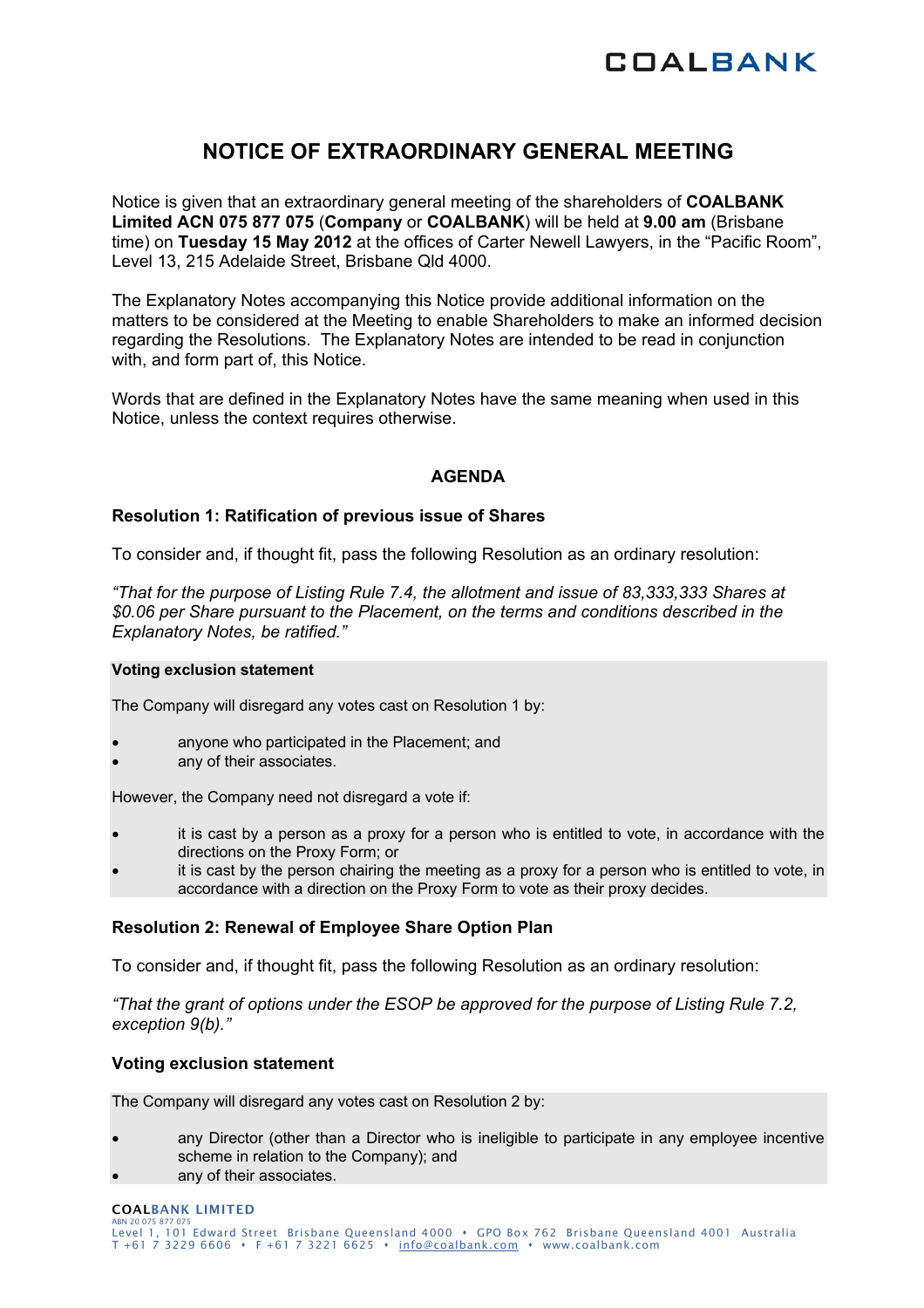However, the Company need not disregard a vote if:

- it is cast by a person as a proxy for a person who is entitled to vote, in accordance with the directions on the Proxy Form; or
- it is cast by the person chairing the meeting as a proxy for a person who is entitled to vote, in accordance with a direction on the Proxy Form to vote as their proxy decides.

#### **Resolution 3: Adoption of a new constitution**

To consider and, if thought fit, pass the following Resolution as a special resolution:

*"That with effect from the close of the Meeting, the constitution of the Company be repealed and that the constitution in the form tabled at the meeting, and signed by the Chairman for purposes of identification, be adopted as the new constitution of the Company".* 

**By order of the Board** 

hew Starty

Leni Stanley Company Secretary 11 April 2012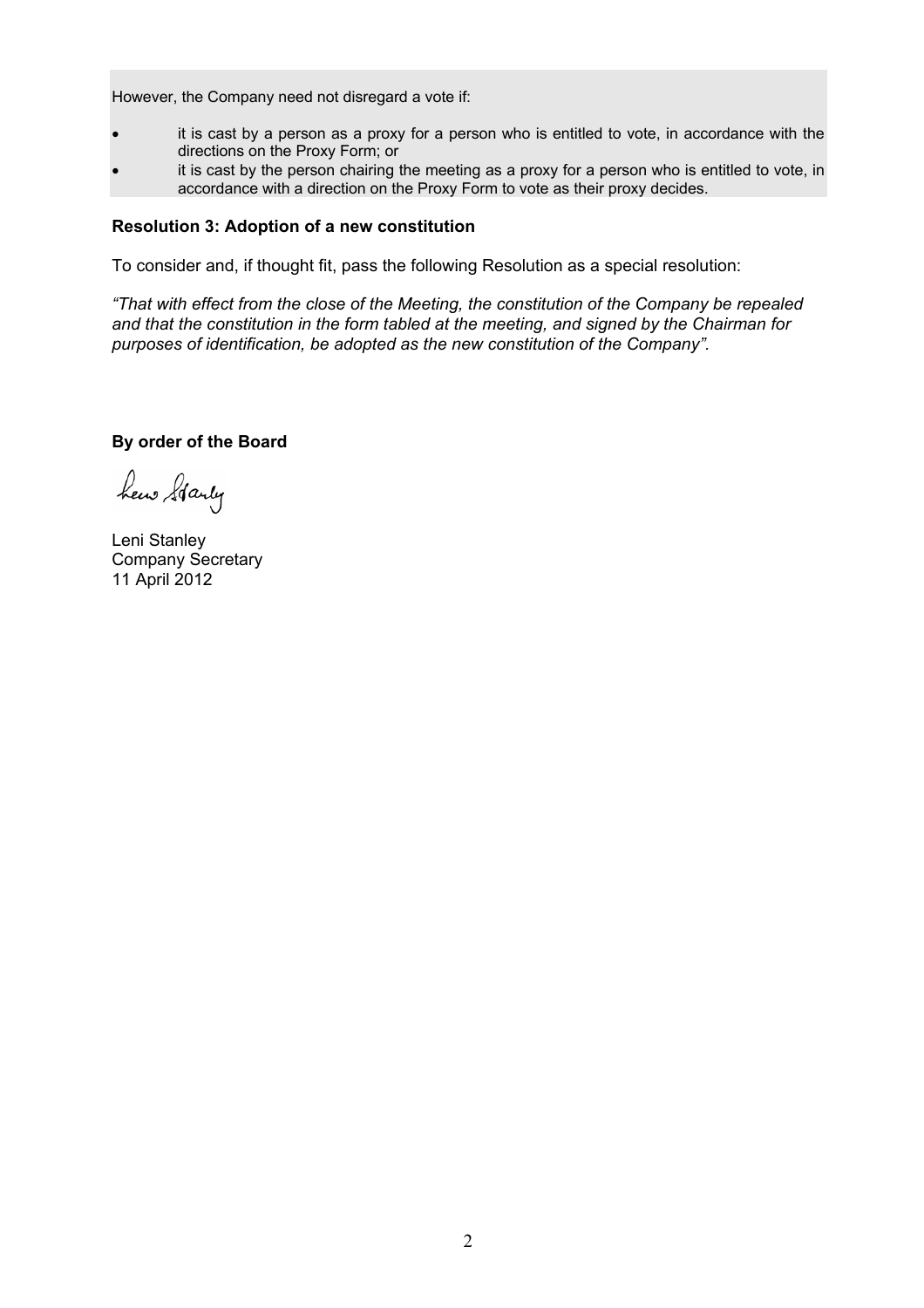# **Eligibility to vote**

A person's entitlement to vote at the Meeting will be determined by reference to the number of Shares registered in the name of that person (reflected in the register of members) as at 7.00pm (Brisbane time) on Friday 11 May 2012.

# **Proxy votes and corporate representatives**

A member who is entitled to attend and cast a vote at the Meeting is entitled to appoint a proxy. A form of appointment of proxy is enclosed with this Notice.

A proxy need not be a member of the Company. A member who is entitled to cast two or more votes may appoint two proxies and may specify the proportion or number of votes each proxy is appointed to exercise. If no such specification is given and two proxies are appointed, each may exercise half of the votes to which that member is entitled.

All Proxy Forms will need to be lodged with the Company no later than 9.00 am (Brisbane time) on 13 May 2012, being 48 hours before commencement of the Meeting. Any Proxy Form received after that time will not be valid for the Meeting.

If you wish to appoint a proxy and are entitled to do so, then complete the

enclosed Proxy Form in accordance with the instructions on it and return it to the Company's share registry by the deadline for lodgement as follows:

- by using the enclosed reply paid envelope;
- by post or fax to the Company's share registry as follows:

COALBANK Limited C/- Link Market Services Limited Locked Bag A14 Sydney South NSW 1235 Facsimile: (02) 9287 0309;

by delivery to Link Market Services Limited at 1A Homebush Bay Drive, Rhodes NSW 2138.

A corporation may elect to appoint a representative in accordance with the Corporations Act in which case the Company will require written proof of the representative's appointment, which must be lodged with the Company no later than 48 hours before commencement of the Meeting.

# **Questions**

If you have any queries on how to cast your votes then please call the Company Secretary, Leni Stanley, on +61 (0)7 3221 6022 during business hours.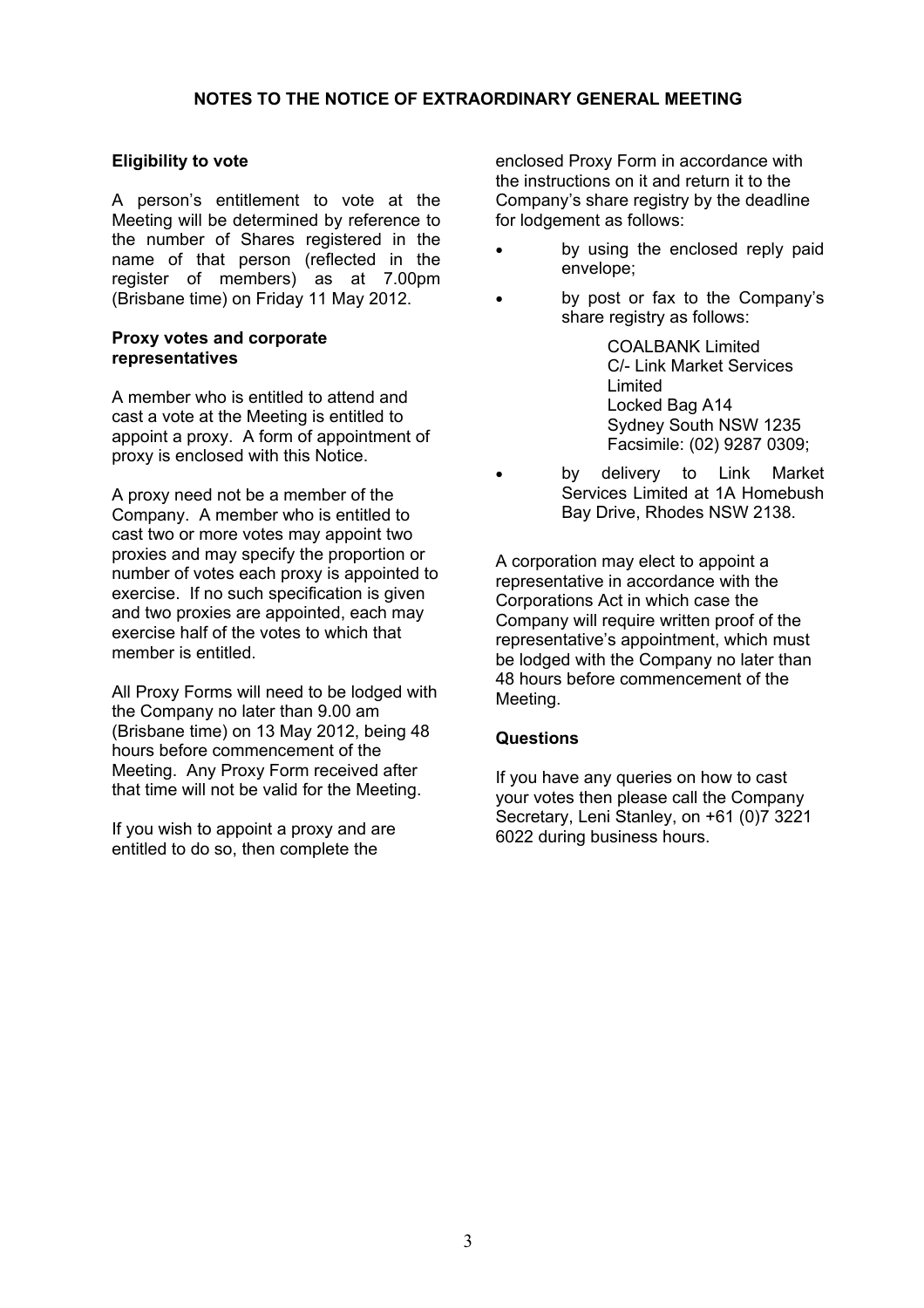# **EXPLANATORY NOTES**

# **COALBANK LIMITED**

# **ACN 075 877 075**

These Explanatory Notes have been prepared for the information of Shareholders in connection with the business to be conducted at the extraordinary general meeting of COALBANK to be held on Tuesday 15 May 2012.

These Explanatory Notes form part of and should be read in conjunction with the accompanying Notice. A number of words and terms used in these Explanatory Notes have defined meanings, which are set out at the end of these Explanatory Notes.

# **RESOLUTION 1: RATIFICATION OF PRIOR ISSUE OF SHARES**

# **Background**

On 20 February 2012, the Company announced that it had successfully raised \$5 million via a placement of approximately 83,333,333 Shares to institutional and professional investors (**Placement**). The issue price under the Placement was \$0.06 per Share.

# **Listing Rules**

Subject to certain exceptions, Listing Rule 7.1 imposes a limit on the number of securities the Company can issue without Shareholder approval. In general terms, the Company may not, without Shareholder approval, issue securities representing more than 15% of its share capital in a 12 month period.

Listing Rule 7.4 provides that shareholder approval can be obtained after the Shares are issued if the issue did not breach the 15% limit in Listing Rule 7.1 when the offer is made and the Company's members subsequently approve it.

The Shares issued under the Placement represented 10.8% of the issued share capital of the Company and so the issue did not breach the 15% limit.

Resolution 1 is proposed for the purpose of ratifying the issue of the Shares under the Placement. Ratifying the issue of Shares under Resolution 1 will give the Company flexibility to issue further securities in the next 12 months up to the 15% limit without the need for Shareholder approval.

### **Regulatory information**

In compliance with Listing Rule 7.5, the following information is provided:

- The number of Shares allotted pursuant to the Placement was 83,333,333 Shares.
- The issue price of the Shares was \$0.06 per Share.
- The Shares rank equally in all respects with existing Shares from the date of issue.
- The Shares were allotted to a number of institutional and sophisticated investors introduced by Patersons Securities Limited and Gleneagle Securities (Aust) Pty Limited, the joint lead managers of the Placement.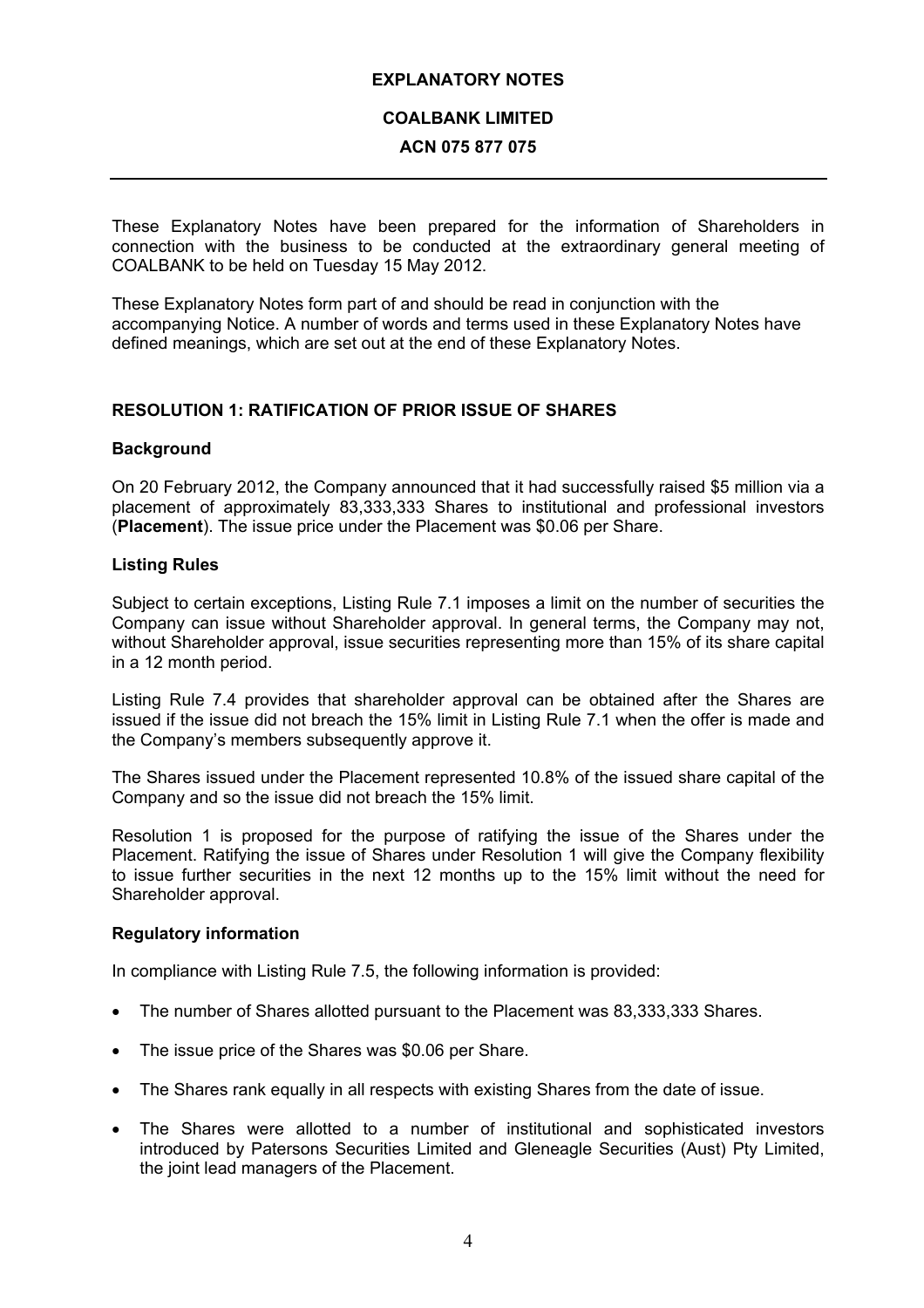• The funds raised from the Placement will be used for the Company's continued exploration at its Blackall coal project in central Queensland, and for corporate overheads, tenement rentals and costs associated with the potential demerger of the Company's 100% owned copper – gold subsidiary, Harvest Metals.

# **Directors' recommendation**

The Directors unanimously recommend that you vote in favour of Resolution 1.

# **RESOLUTION 2: RENEWAL OF EMPLOYEE SHARE OPTION PLAN (ESOP)**

#### **Background**

The Shareholders of the Company approved an employee share option plan (**ESOP**) at an extraordinary general meeting held on 9 September 2008.

For the ESOP to qualify for an exemption from the Listing Rule 7.1 limit on the number of securities the Company can issue without Shareholder approval, the Company must obtain Shareholder approval for the issue of options under the ESOP every three years.

Accordingly, Resolution 2 seeks to refresh the Shareholder approval to issue securities under the ESOP.

### **Listing Rules**

Listing Rule 7.1 provides that a company must not issue equity securities without shareholder approval if that issue, when added to other securities issued by the Company in the previous 12 months, will exceed 15% of the ordinary securities on issue at the commencement of the 12 month period.

Unless an exemption applies, an issue of options by the Company to participants under the ESOP will reduce the Company's capacity to issue further securities without obtaining Shareholder approval under Listing Rule 7.1.

Listing Rule 7.2 contains a number of exceptions to Listing Rule 7.1. Listing Rule 7.2, exception 9(b) allows for the issue of options issued under an employee incentive scheme approved by shareholders to be excluded from the 15% limit in Listing Rule 7.1. The approval must be sought every three years.

The exemption in Listing Rule 7.2, exception 9(b) will not apply to the issue of options to Directors under the ESOP. Under Listing Rule 10.14 any such issue will require further Shareholder approval.

### **Regulatory information**

In accordance with Listing Rule 7.2, the following information is provided:

- A summary of the terms of the ESOP is included in the annexure to these Explanatory Notes. There has been no change to the terms since they were approved in 2008.
- Since the ESOP was approved in 2008 the Company has granted the following options under the terms of the ESOP:
	- $\circ$  10 September 2008 2 million options for no consideration with an exercise price of 7 cents per option granted to John McCawley. The issue of these options was approved by Shareholders at the Company's extraordinary general meeting held on 9 September 2008;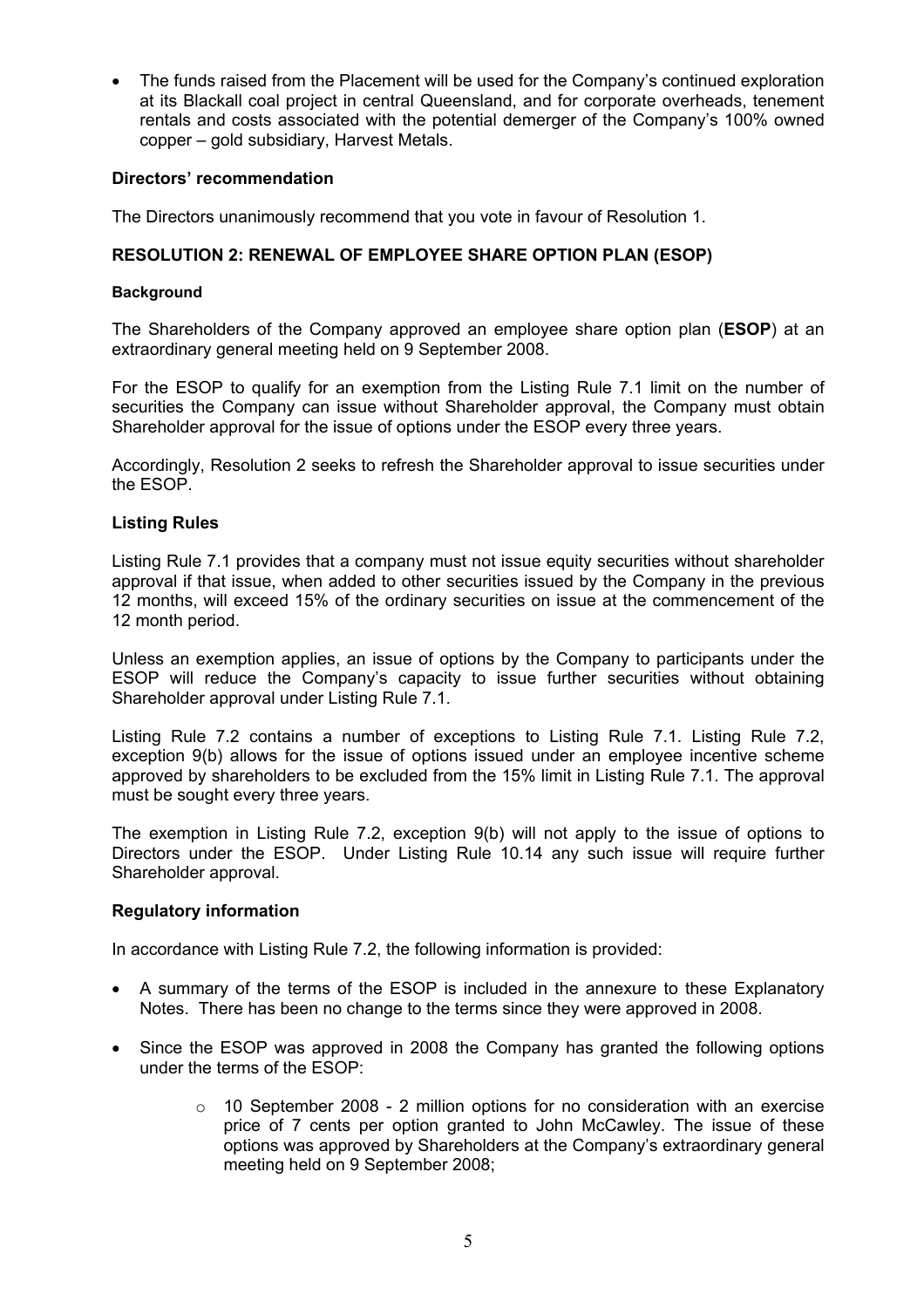- $\circ$  8 April 2009 1 million options for no consideration with an exercise price of 7 cents per option granted to Jeff Jamieson; and
- $\degree$  20 April 2009 1 million options for no consideration with an exercise price of 7 cents per option granted to Jeff Jamieson.

None of the options granted under the ESOP since 2008 have been exercised and all of the options have lapsed.

## **Directors' recommendation**

The Directors unanimously recommends that you vote in favour of Resolution 2.

# **RESOLUTION 3: AMENDMENT OF CONSTITUTION**

# **Background**

Resolution 3 is a special resolution to replace the current constitution of the Company in its entirety.

The primary reason for the proposed replacement of the existing constitution is that there have been significant changes to the Corporations Act and the Listing Rules since the constitution was adopted on 29 May 2002. The Company therefore wishes to adopt an up-todate constitution.

The resolution to adopt the new constitution is a special resolution. Accordingly, to be effective it must be passed by at least 75% of the votes cast by Shareholders (either in person or by proxy or corporate representative) entitled to vote on it.

If the Resolution is passed, the new constitution will take effect from the end of the Meeting.

### **New constitution**

A copy of the proposed new constitution will be available on the Company's website (www.coalbank.com). Shareholders should note the following provisions of the new constitution.

### *Issue of Shares (clause 5)*

The Directors may issue, grant options in respect of, or otherwise dispose of, Shares on such terms and conditions as they see fit. However, the Directors must act in accordance with the restrictions imposed by the Constitution, the Listing Rules and the Corporations Act.

### *Small parcels (clause 13)*

Clause 13 of the new constitution enables the Company to invoke procedures for the disposal of Shares where a Shareholder holds less than a marketable parcel of shares. A marketable parcel is defined with reference to the ASX operating rules (being a parcel of Shares with a market value of less than \$500).

The procedure under clause 13 can only be invoked once in any 12 month period.

The Company must give six weeks' notice to the Shareholder of the intention to sell a small parcel. The Shareholder may notify the Company in writing that it wishes to retain the Shares, in which case those Shares will not be sold.

The proceeds of any sale of Shares under clause 13, less any unpaid calls and interest, will be paid to the Shareholder.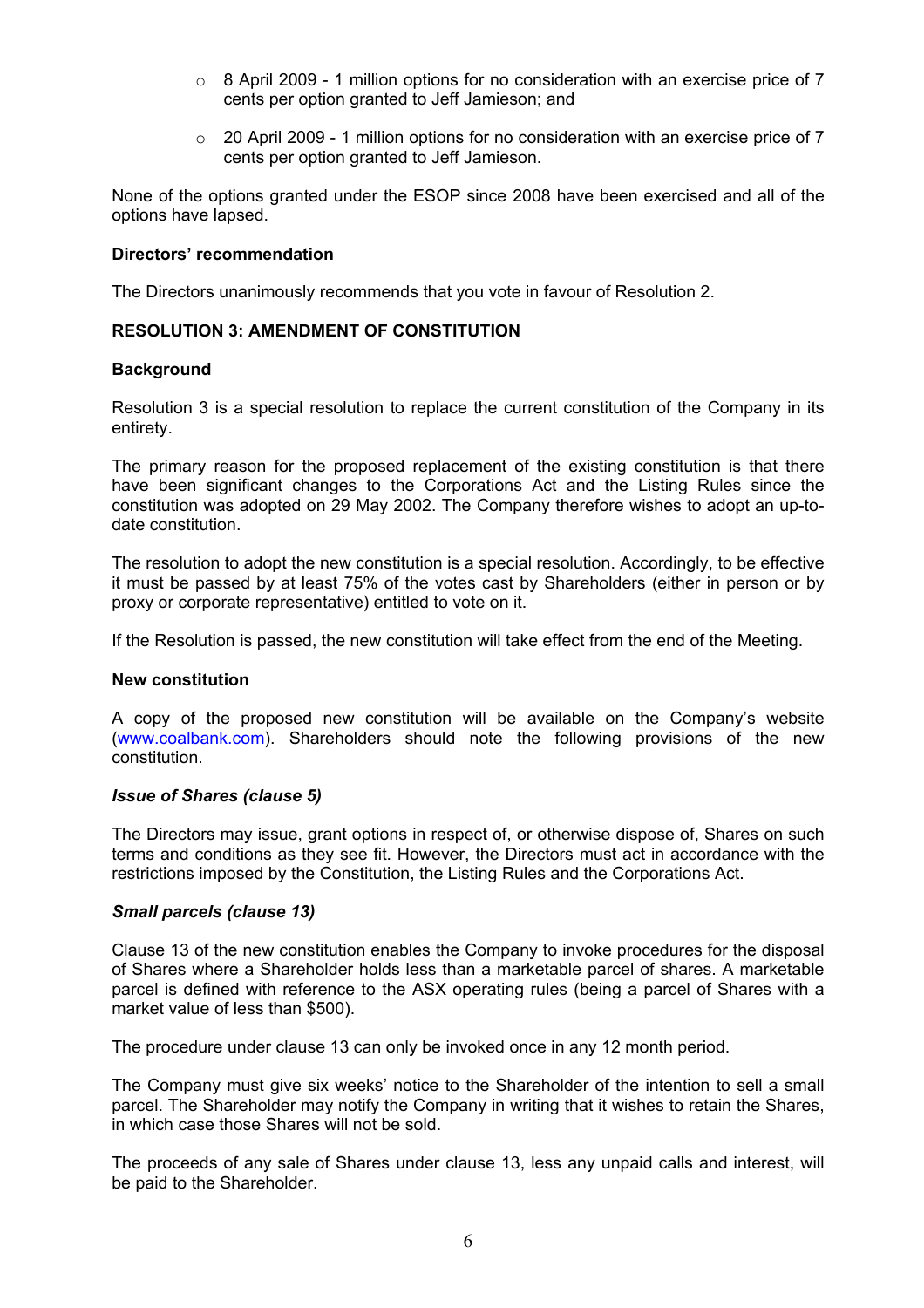# *Transfer of Shares (clause 16)*

Subject to the constitution, Shares are freely transferable.

The Directors may, in their absolute discretion, refuse to register a transfer of Shares if the Listing Rules permit the Company to do so. In addition, the Directors must refuse to register any transfer of shares where the Company is required to do so by the Listing Rules.

# *Proportional takeover (clause 16.4)*

A proportional takeover occurs when a bidder makes an offer to acquire a proportion of the total number of Shares in the Company by acquiring the same percentage of each Shareholder's Shares.

The Corporations Act provides that a company can include in its constitution provisions that prohibit the registration of a transfer of shares resulting from a proportional takeover bid unless the bid is approval by shareholders at a general meeting. Clause 16.4 includes such a prohibition.

Section 648G(5) of the Corporations Act requires that any notice that specifies the intention to propose a resolution to alter a Company's constitution by inserting proportional takeover provisions must include a statement that:

- explains the effect of the proposed provisions;
- explains the reasons for proposing the resolution and sets out the factual matters and principles underlying those reasons;
- states whether, as at the date the statement is prepared, any of the Directors is aware of a proposal by a person to acquire, or to increase the extent of a substantial interest in the Company, and if so, explain the extent to which the proposal has influenced the decision to propose the resolution; and
- discusses both the potential advantages, and the potential disadvantages, of the proposed provisions for the Directors and the Shareholders.

### *Effect of proportional takeover provisions*

Clause 16.4 provides that the Directors may refuse to register a transfer of Shares the subject of an acceptance of an offer made under a proportional takeover bid unless and until a resolution to approve the takeover is approved by Shareholders. Such a resolution will be passed if more than 50% of votes cast on the resolution are in favour of the resolution.

If no resolution to approve the bid has been voted on as at the end of the fourteenth day before the end of the bid period, a resolution approving the bid will be deemed to have been passed.

Clause 16.4 ceases to have effect three years after the adoption of the new constitution.

### *Reasons for proposing insertion of clause 16.4*

The Directors consider that Shareholders should have the opportunity to vote on a proposed proportional takeover bid. A proportional takeover bid may enable control of the Company to be acquired by a party without Shareholders having the opportunity to consider the proposal.

If clause 16.4 is adopted, Shareholders will be able to decide whether a proportional takeover bid should be permitted to proceed.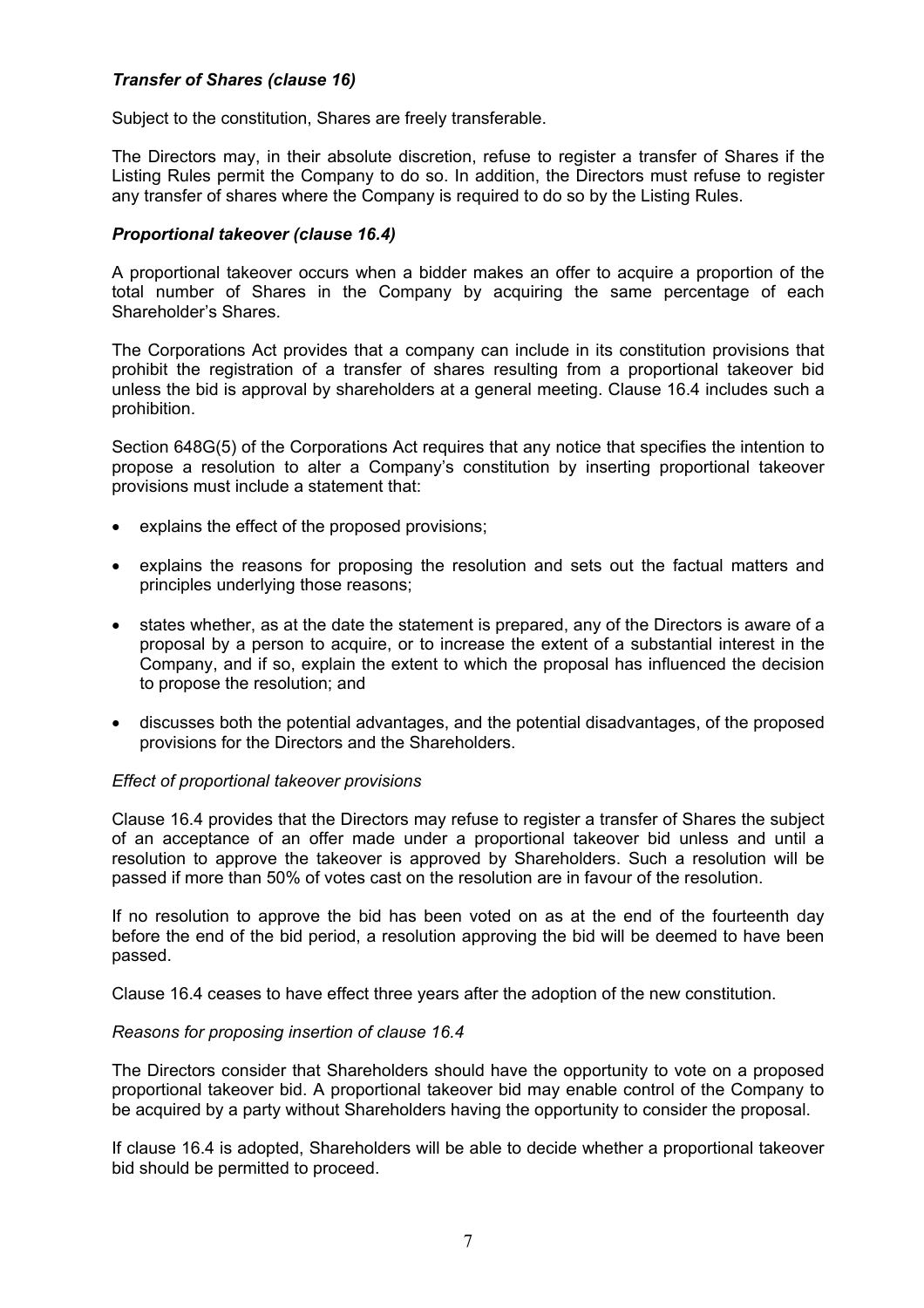# *Present proposals*

As at the date of this Notice no Director is aware of any proposal by any person to acquire, or to increase the extent of, a substantial interest in the Company.

# *Advantages and disadvantages*

The adoption of clause 16.4 will ensure that Shareholders have an opportunity to consider any proportional takeover bid made and vote at a meeting specifically called to vote on the proposal. This participation will ensure that Shareholders are able to prevent a proportional takeover bid proceeding if they consider that the control of the Company should not be altered in accordance with the terms of the bid.

A disadvantage of clause 16.4 is that arguably it reduces the attractiveness of the Company to anyone proposing to make a proportional takeover bid due to the requirement of Shareholder approval. This in turn may reduce opportunities that Shareholders may have to sell their Shares to persons seeking to obtain control of the Company.

However, it remains the view of the Board that the adoption of clause 16.4 is in the best interests of all Shareholders as it allows the majority of Shareholders to determine whether a proportional takeover bid should proceed.

The Directors are of the view that they do not obtain any additional advantages or disadvantages from the inclusion of clause 16.4 other than the fact that its inclusion will allow the Directors to make a recommendation to Shareholders at any meeting to approve a proportional takeover bid.

# *General meetings and notices (clause 19)*

Each Shareholder is entitled to receive a notice of, attend and vote at general meeting of the Company.

A quorum for a general meeting is two Shareholders.

# *Voting (clause 20)*

Subject to the constitution and any rights or restrictions attaching to any class of Shares, at any general meeting every Shareholder present in person or by proxy or representative has one vote by a show of hands, and on a poll, one vote for each fully paid Share held. For each party paid Share held by the Shareholder, the Shareholder has a fraction of a vote equivalent to the proportion that the amount paid is of the total amount paid and payable on the Share. A Shareholder is entitled to vote only in respect of Shares on which all calls due and payable have been paid.

The chairperson has a casting vote on a show of hands or on a poll.

# *Directors (clause 21)*

Until the Company in general meeting determines otherwise, the minimum number of Directors is three and the maximum is ten.

The Directors may at any time appoint any person to be a Director, either to fill a casual vacancy or as an addition to the existing Directors. A Director appointed in this way holds office until the end of the next annual general meeting of the Company but is eligible for election at that meeting.

Each Director must retire from office not longer than the third annual general meeting of the Company following that Director's appointment. This requirement does not apply to the managing director or any alternate directors. Retiring Directors are eligible for re-election.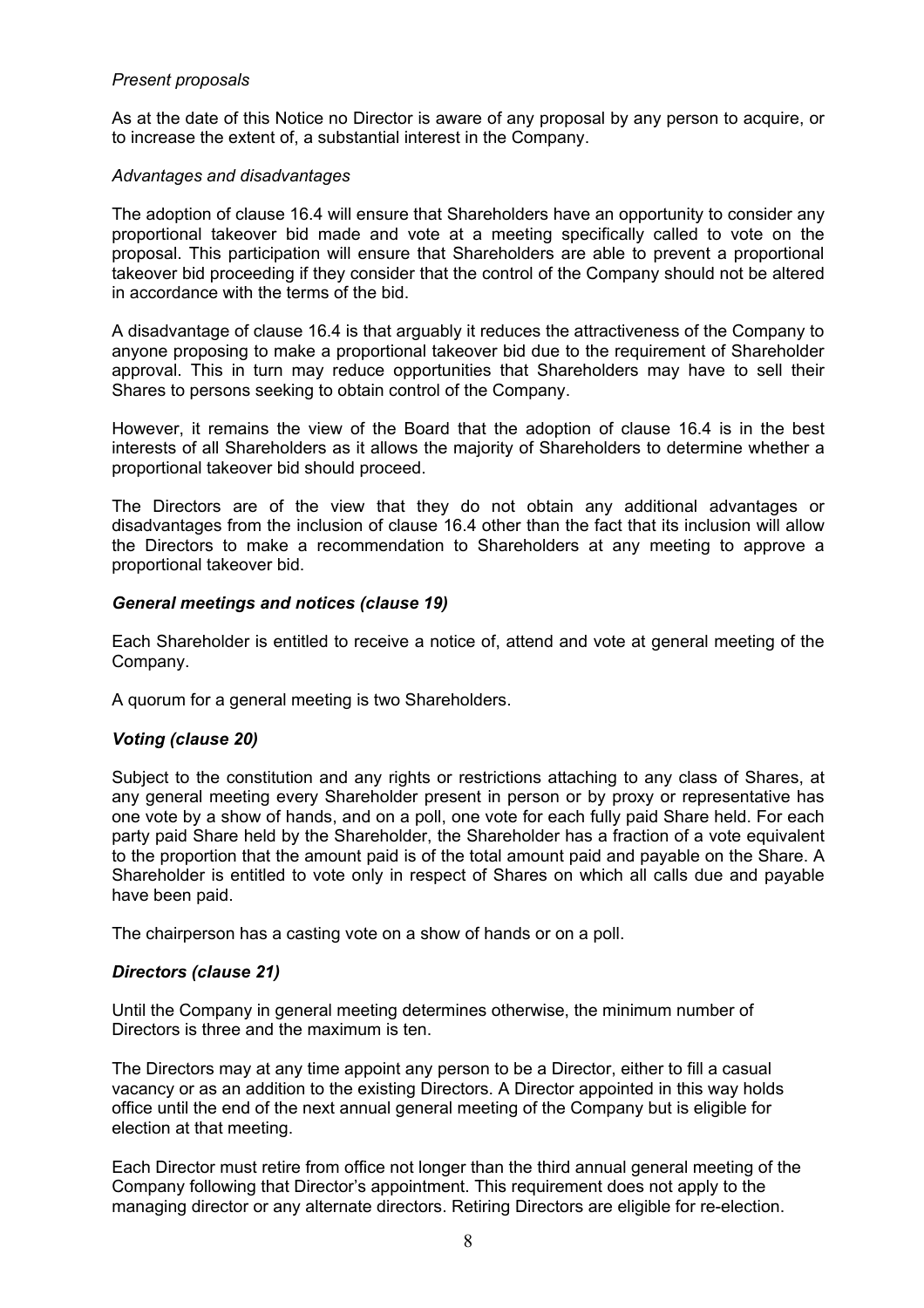# *Remuneration of Directors (clause 22)*

The Directors are entitled to be remunerated. Subject to the Listing Rules, the Directors as a whole (other than executive Directors) may be paid or provided remuneration for their services the total amount or value of which must not exceed an aggregate amount of \$400,000 per annum or such other amount approved at a general meeting.

For additional duties a non-executive Director may receive remuneration as determined by the Directors in addition to or in place of their existing remuneration.

The remuneration of an executive Director may be fixed by the Directors and may be by way of salary or commission or participation profits but may not be by commission on, or a percentage of, operating revenue.

Subject to the Corporations Act and the Listing Rules, the Company may give a person a benefit in connection with a Director's retirement from the Board or managerial office in the Company.

### *Indemnity (clause 26)*

To the extent permitted by law, the Company must indemnify each person who is or has been an officer of the Company against any liability incurred by that person as an officer of the Company (including liabilities incurred by the officer as an officer of a subsidiary of the Company where the Company has requested the officer to accept that appointment).

### *Dividends (clause 31)*

The Directors may by resolution declare or determine a dividend. Dividends are paid to Shareholders in proportion to the amount paid on Shares held by them. The Directors may deduct from a dividend payable to a Shareholder all sums payable by the Shareholder to the Company on account of calls or otherwise in relation to the relevant Shares.

### *Winding-up (clause 32)*

Subject to the constitution and the rights or restrictions attached to any Share, if the Company is wound up the property of the Company (after distribution to pay debts and costs associated with winding up) will be divided among the Shareholders in proportion to the number of Shares held by them, irrespective of the amounts paid or credited as paid on the Shares.

### **Directors' recommendation**

The Directors unanimously recommend that you vote in favour of Resolution 3.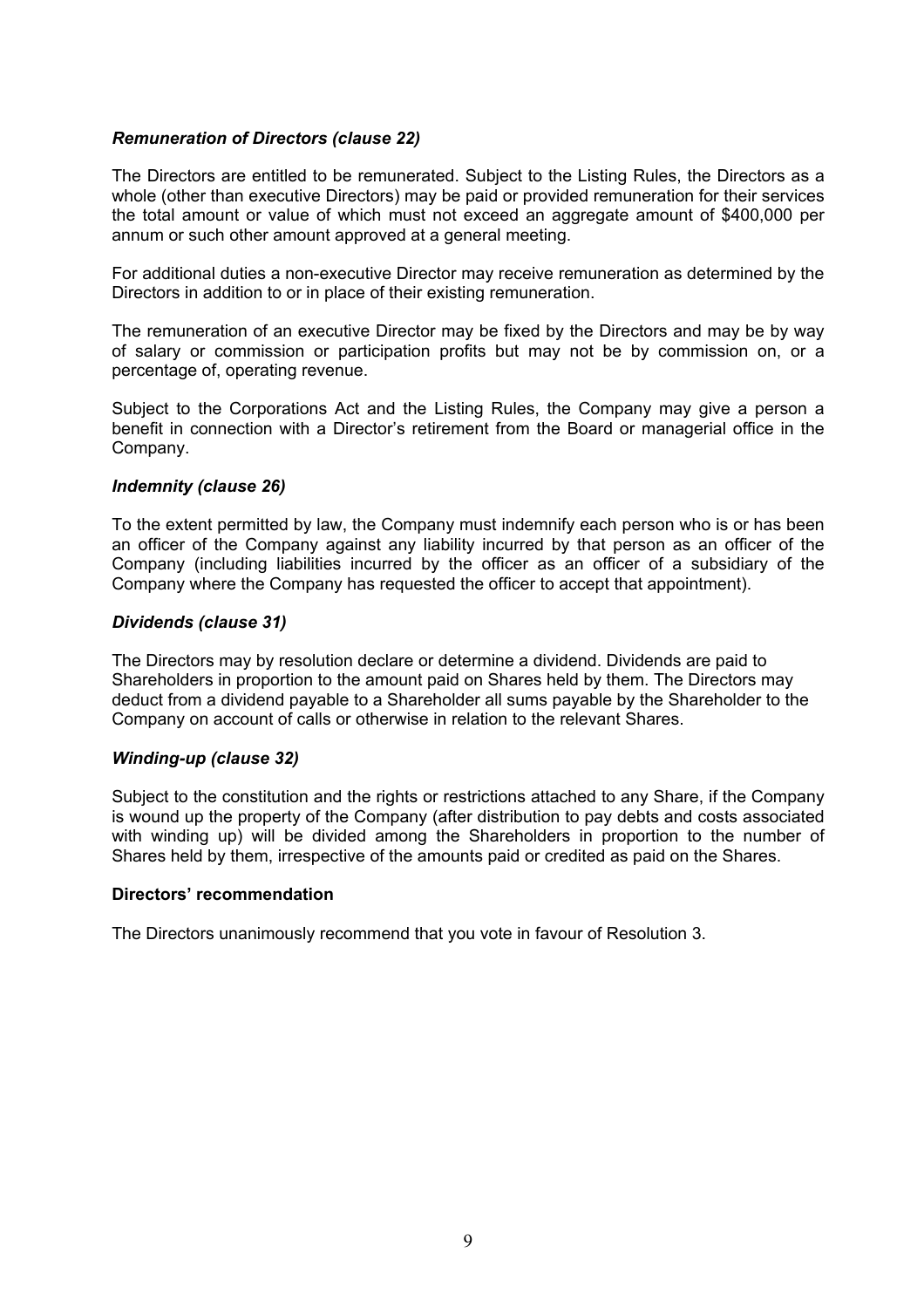# **Definitions**

In these Explanatory Notes:

**ASX** means ASX Limited or the stock market operated by it, as the context requires.

**Board** means the board of Directors of the Company.

**Corporations Act** means the *Corporations Act 2001* (Cth).

**Company** means COALBANK Limited ACN 075 877 075.

**Director** means a director of the Company.

**Explanatory Notes** means these notes, which form part of and accompany the Notice.

**Listing Rules** means the listing rules of ASX Limited.

**Notice** means the notice of meeting of the Company dated 11 April 2012.

**Meeting** means the extraordinary general meeting convened pursuant to the Notice.

**Placement** means the placement of approximately 83,333,333 ordinary shares at \$0.06 per Share to institutional and professional investors as announced by the Company on 20 February 2012.

**Proxy Form** means a proxy form accompanying the Notice.

**Resolution** means a resolution set out in the Notice.

**Shareholder** means a holder of Shares.

**Shares** means ordinary fully paid shares in the issued capital of the Company.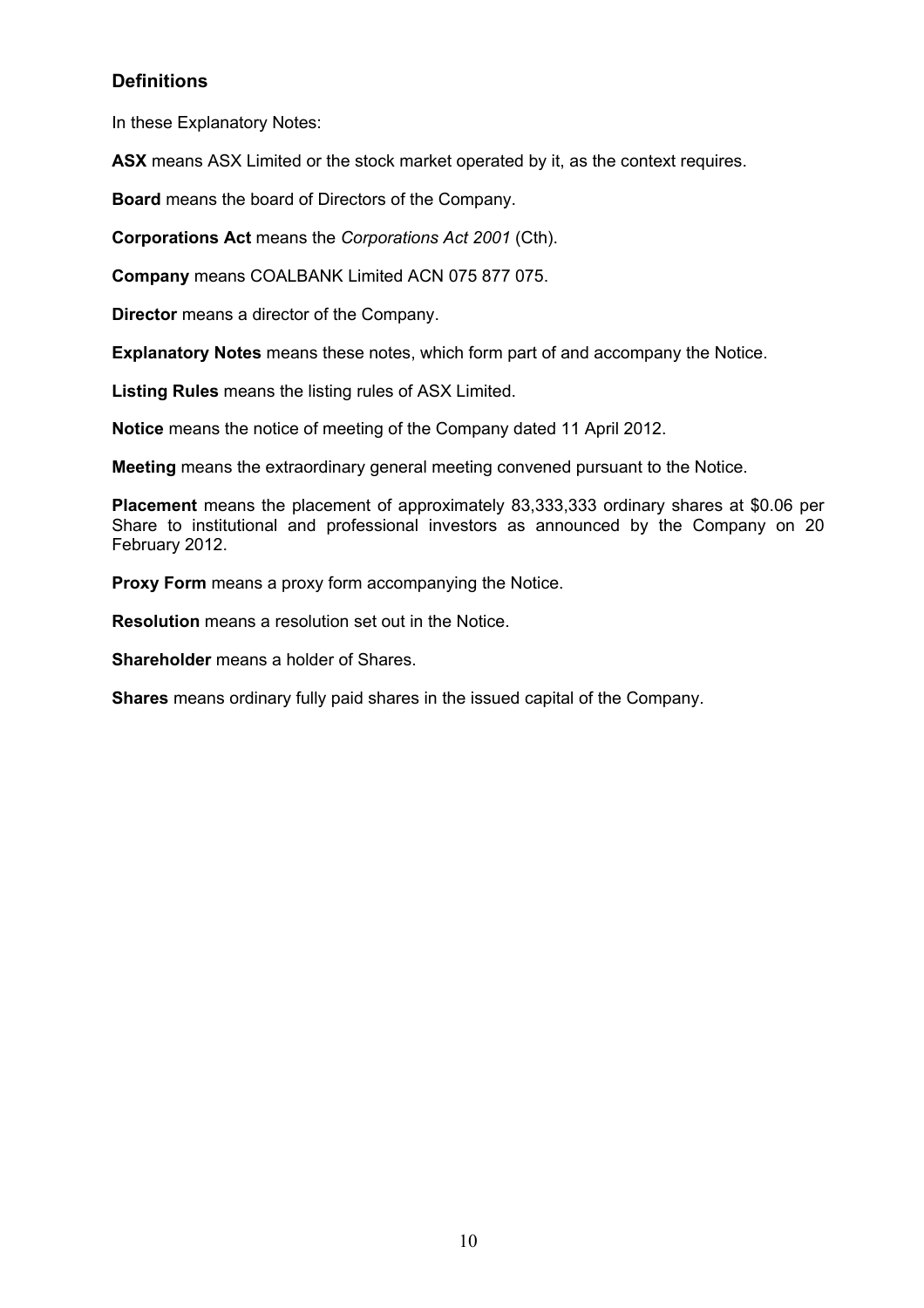# **ANNEXURE – SUMMARY OF TERMS OF ESOP**

| <b>Eligibility</b>                         | The Board may issue options to full and part-time employees,<br>including executive Directors, of the Company or an associated body<br>corporate, or a person engaged by the Company as a contractor.                                                                |
|--------------------------------------------|----------------------------------------------------------------------------------------------------------------------------------------------------------------------------------------------------------------------------------------------------------------------|
| <b>Grant of options</b>                    | The Board may issue options to an eligible participant having regard<br>to various criteria including the participant's position, contribution to<br>the Company, length of service, remuneration and other matters the<br>Board considers relevant.                 |
| <b>Nature of option</b>                    | Each option entitles the holder to subscribe for one Share on<br>exercise of the option.                                                                                                                                                                             |
| <b>Participation</b>                       | An offer of options to a participant must be contained in a letter of<br>offer, which may be subject to conditions. Acceptance of an offer<br>must be in writing.                                                                                                    |
| <b>Issue price</b>                         | Options are to be issued for no or nominal consideration.                                                                                                                                                                                                            |
| <b>Expiry date</b>                         | The expiry date of an option is five years after the date the option<br>vests in the participant, or such other date as the Board determines.                                                                                                                        |
| <b>Exercise price</b>                      | The exercise price of a Share to be issued on exercise of an option<br>is the price determined by the Board, in its discretion, on or before<br>the relevant option is issued.                                                                                       |
| <b>Performance and</b><br>other conditions | The Board has a broad discretion regarding the terms on which<br>options are issued, including any performance hurdles or conditions<br>that must be satisfied in order for options to vest and be capable of<br>exercise. These conditions may vary between grants. |
| <b>Transfer</b>                            | An option is personal to the participant and cannot be transferred or<br>otherwise disposed of except as determined by the Board.                                                                                                                                    |
| Ranking                                    | Shares issued on the exercise of options will rank equally with all<br>existing Shares then on issue.                                                                                                                                                                |
| <b>Delivery</b>                            | Upon the exercise of an option, the Shares in respect of that option<br>may, at the discretion of the Board, be delivered to the participant by<br>being either issued to the participant or purchased by the Company<br>and transferred to the participant.         |
| <b>Conditions on</b><br>exercise           | An option may only be exercised after it has vested, and must be<br>exercised before its expiry date. The Board may determine minimum<br>parcels in which options may be exercised, and any further                                                                  |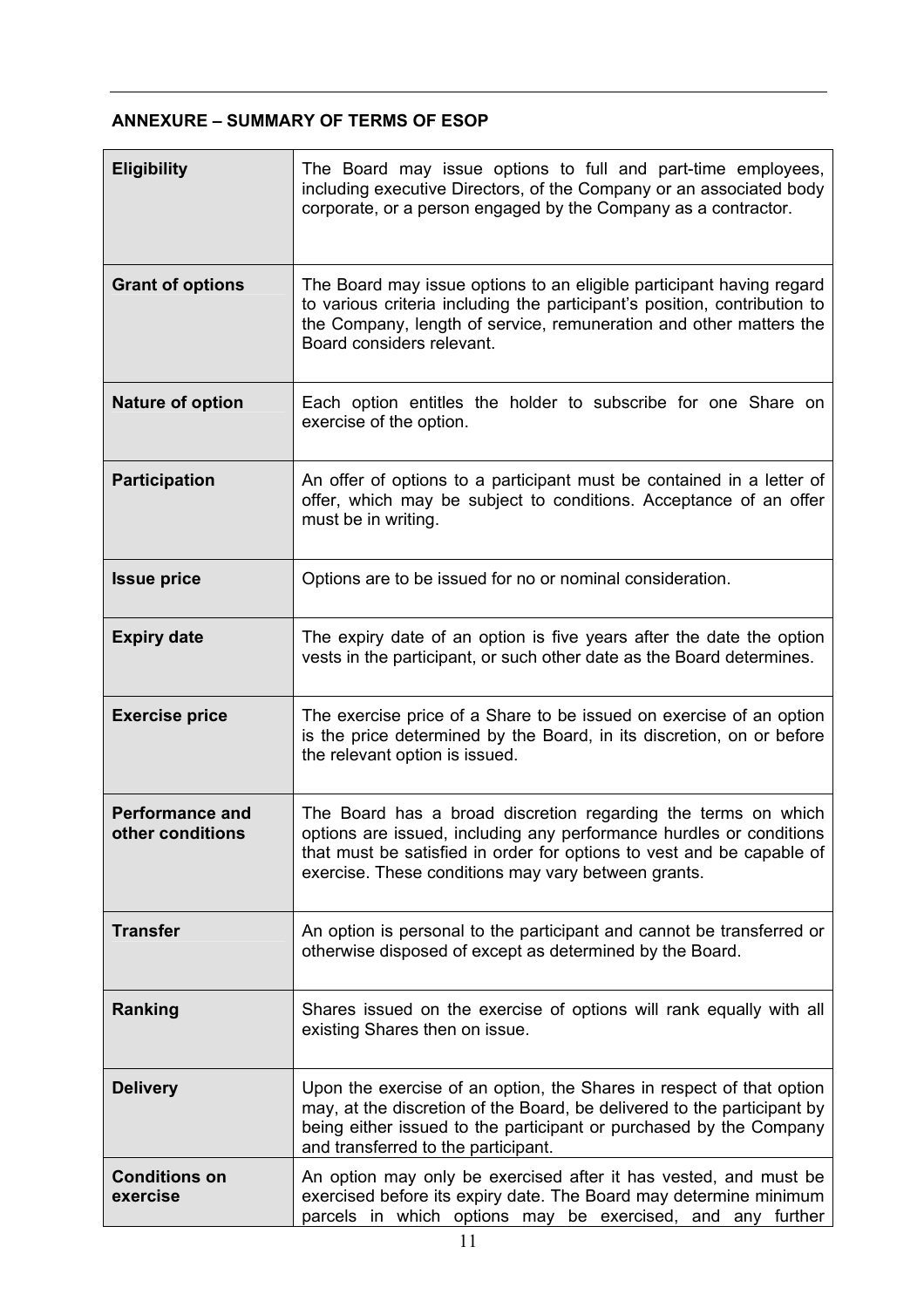|                                      | conditions of exercise that are otherwise consistent with the rules of<br>the ESOP. The exercise by a participant of some options does not<br>affect their right to exercise other options at a later time.                                                                                                                                                                              |  |  |
|--------------------------------------|------------------------------------------------------------------------------------------------------------------------------------------------------------------------------------------------------------------------------------------------------------------------------------------------------------------------------------------------------------------------------------------|--|--|
| Lapse                                | A participant's options lapse on their expiry date, or if the Board<br>determines that the participant has acted fraudulently, dishonestly or<br>in breach of the participant's obligations to the Company or an<br>associated body corporate and that their options should therefore be<br>forfeited.                                                                                   |  |  |
|                                      | Unless exercised in accordance with the rules of the ESOP, a<br>participant's options will also lapse upon:                                                                                                                                                                                                                                                                              |  |  |
|                                      | the participant ceasing to be employed or engaged by the<br>Company (except as a consequence of a disposal or sale of the<br>Company's undertaking);                                                                                                                                                                                                                                     |  |  |
|                                      | 30 days after the date the participant dies, is retrenched or made<br>$\bullet$<br>redundant, retires or is permanently, physically or mentally<br>incapacitated; or                                                                                                                                                                                                                     |  |  |
|                                      | 30 days following a person acquiring a relevant interest in not<br>$\bullet$<br>less than 90% of the Company's Shares or, at the discretion of<br>the Board, ten days following the Company issuing a notice of<br>meeting in connection with a scheme of arrangement, which, if<br>implemented, will give a person a relevant interest in not less<br>than 90% of the Company's Shares. |  |  |
| <b>Change in control</b>             | If, in the opinion of the Board, a change of control event as defined in<br>the ESOP rules occurs, or is likely to occur, the Board may declare<br>options to be free on any conditions of exercise, in which case the<br>relevant options may be exercised at any time on or before their<br>expiry date.                                                                               |  |  |
| <b>New issues</b>                    | Options to not confer on participants any rights or entitlements to<br>participate in new issues of capital.                                                                                                                                                                                                                                                                             |  |  |
| <b>Reorganisations of</b><br>capital | In the event of a reorganisation of the issued capital of the Company<br>the rights of option holders will be changed to the extent necessary<br>to comply with the Listing Rules.                                                                                                                                                                                                       |  |  |
| Quotation                            | Options issued under the ESOP will not be listed for quotation on<br>ASX.                                                                                                                                                                                                                                                                                                                |  |  |
| <b>Bonus Issue</b>                   | If the Company makes a bonus issue, participants whose options<br>have not expired will not be entitled to any adjustment to the number<br>of Shares that will be issued to them upon exercise of any of those<br>options.                                                                                                                                                               |  |  |
| Administration                       | The ESOP will be administered by the Board, or if the Board so<br>determines, by a committee of the Board.                                                                                                                                                                                                                                                                               |  |  |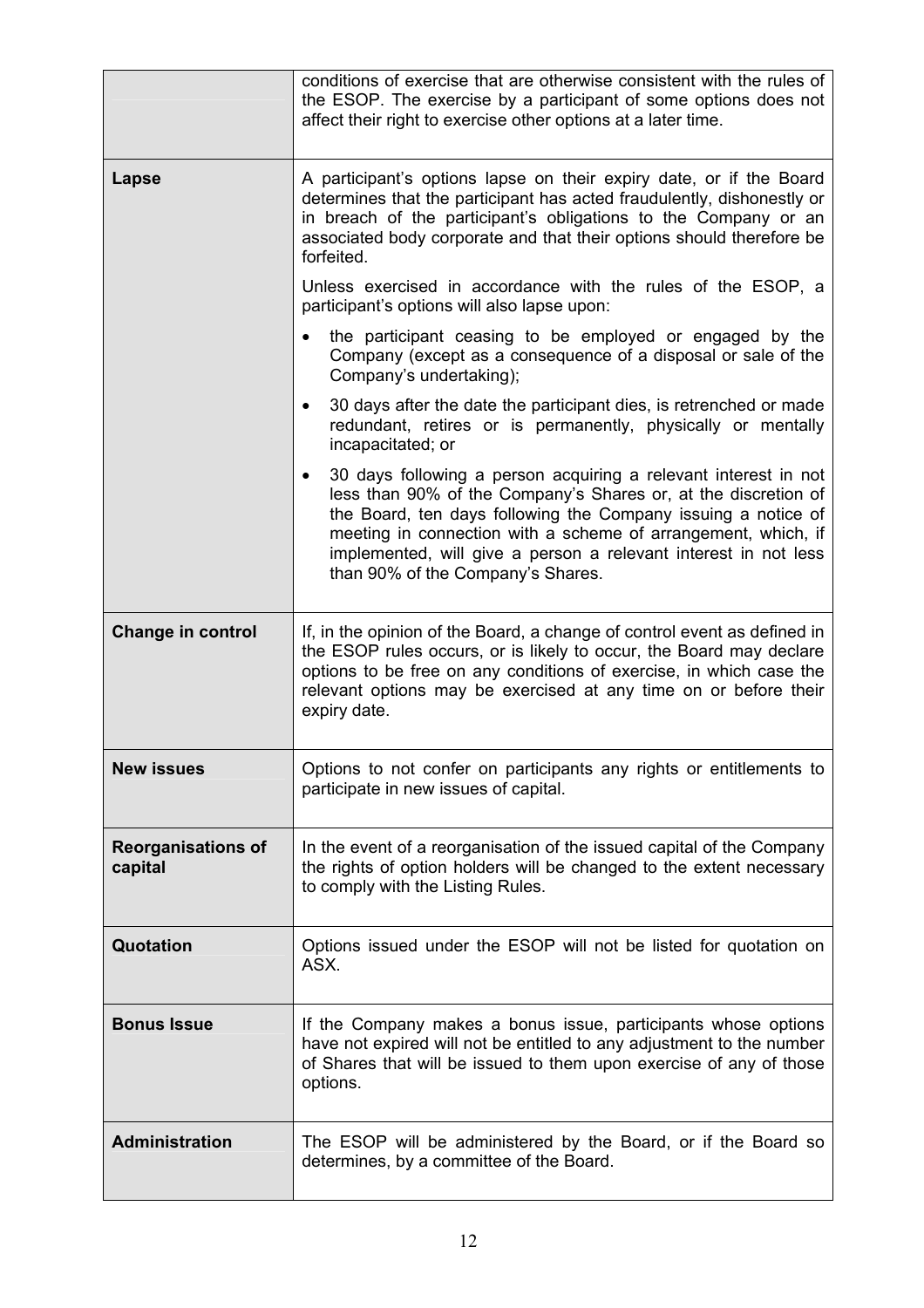| <b>Amendment of rules</b>                 | The Board may from time to time amend any or all of the rules of the<br>ESOP. An amendment with retrospective affect may only be made<br>provided the Board obtains the prior approval of at least 50% of<br>participants who may be adversely affected by the amendment.                                              |
|-------------------------------------------|------------------------------------------------------------------------------------------------------------------------------------------------------------------------------------------------------------------------------------------------------------------------------------------------------------------------|
| <b>Suspension or</b><br>termination       | The Board may suspend or terminate the ESOP at any time, in which<br>case further grants of options cannot be made at all or, if the ESOP<br>is suspended, during the suspension period.                                                                                                                               |
| Maximum number of<br>options to be issued | The number of options granted under the ESOP during any financial<br>year, when aggregated with the number of securities issued during<br>the previous five years under all employee share plans established<br>by the Company, will not exceed 5% of the Company's issued capital<br>(subject to certain exemptions). |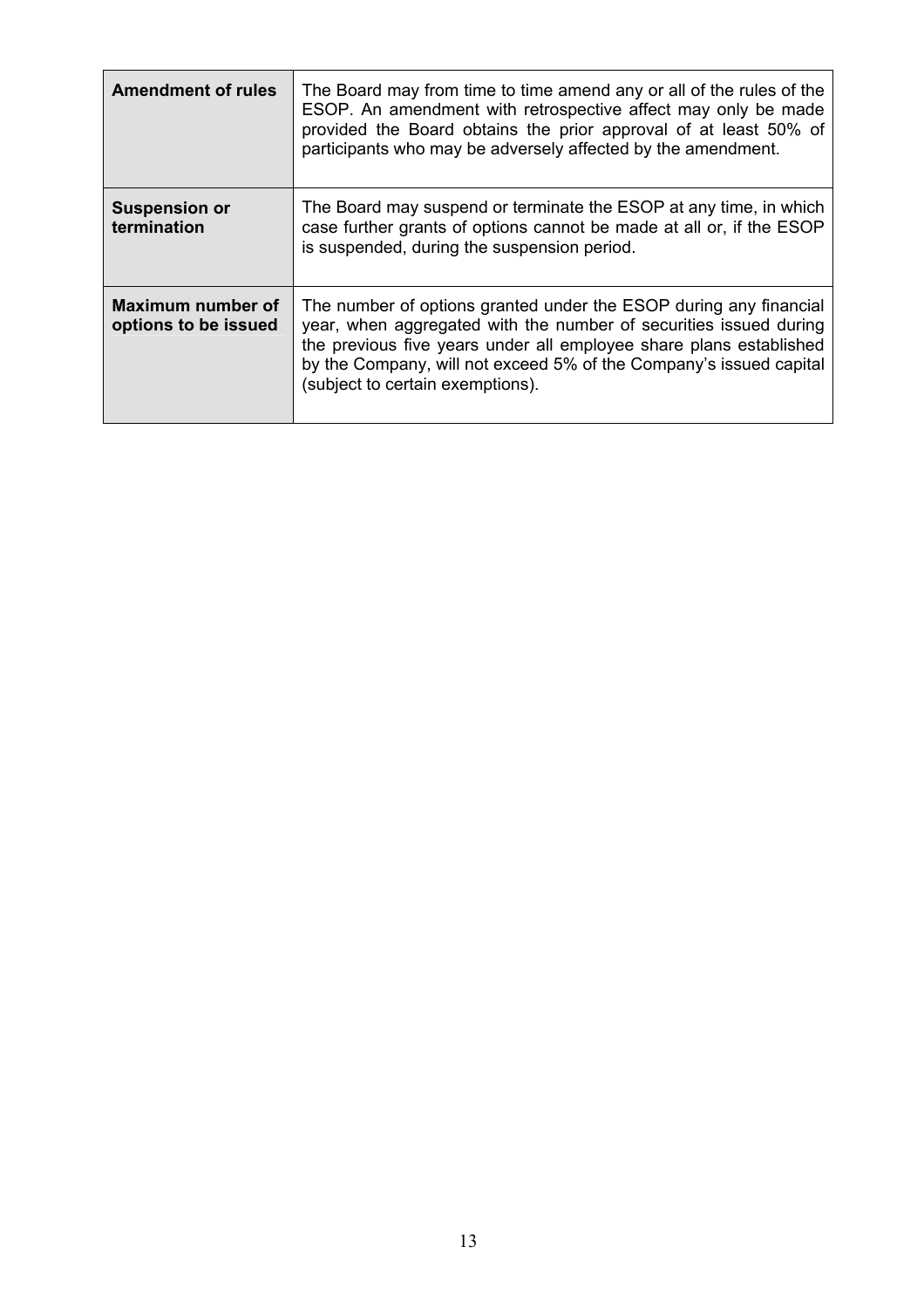

**Coalbank Limited**  ABN 20 075 877 075

**LODGE YOUR VOTE**

**ONLINE www.linkmarketservices.com.au**

**By fax:** +61 2 9287 0309



 **By mail:** Coalbank Limited C/- Link Market Services Limited Locked Bag A14 Sydney South NSW 1235 Australia

**All enquiries to: Telephone:** 1300 554 474 **Overseas:** +61 2 8280 7454



**X99999999999**

# **SHAREHOLDER VOTING FORM**

I/We being a member(s) of Coalbank Limited and entitled to attend and vote hereby appoint:

| STEP <sub>1</sub><br><b>APPOINT A PROXY</b>                                                                                                                                                                                                                                                                                                                                                                                                                                                                                                                                                                                                                                                                                                                                                                                        |  |  |  |  |  |
|------------------------------------------------------------------------------------------------------------------------------------------------------------------------------------------------------------------------------------------------------------------------------------------------------------------------------------------------------------------------------------------------------------------------------------------------------------------------------------------------------------------------------------------------------------------------------------------------------------------------------------------------------------------------------------------------------------------------------------------------------------------------------------------------------------------------------------|--|--|--|--|--|
| the Chairman<br>OR if you are NOT appointing the Chairman of the Meeting as your<br>of the Meeting<br>proxy, please write the name of the person or body corporate (excluding<br>(mark box)<br>the registered shareholder) you are appointing as your proxy<br>or failing the person/body corporate named, or if no person/body corporate is named, the Chairman of the Meeting, as my/our proxy and<br>to vote for me/us on my/our behalf at the General Meeting of the Company to be held at 9:00am (Brisbane time) on Tuesday, 15 May<br>2012, at the offices of Carter Newell Lawyers, in the "Pacific Room", Level 13, 215 Adelaide Street, Brisbane Qld 4000 and at any<br>adjournment or postponement of the meeting.<br>The Chairman of the Meeting intends to vote undirected proxies in favour of all items of business, |  |  |  |  |  |
| Proxies will only be valid and accepted by the Company if they are signed and received no later than 48 hours before the meeting.<br>Please read the voting instructions overleaf before marking any boxes with an $\chi$                                                                                                                                                                                                                                                                                                                                                                                                                                                                                                                                                                                                          |  |  |  |  |  |
| STEP 2<br><b>VOTING DIRECTIONS</b>                                                                                                                                                                                                                                                                                                                                                                                                                                                                                                                                                                                                                                                                                                                                                                                                 |  |  |  |  |  |
| Against Abstain*<br>For<br><b>Resolution 1</b><br>Ratification of previous issue of Shares                                                                                                                                                                                                                                                                                                                                                                                                                                                                                                                                                                                                                                                                                                                                         |  |  |  |  |  |
| <b>Resolution 2</b><br>Renewal of Employee Share Option Plan                                                                                                                                                                                                                                                                                                                                                                                                                                                                                                                                                                                                                                                                                                                                                                       |  |  |  |  |  |
| <b>Resolution 3</b><br>Adoption of a new constitution                                                                                                                                                                                                                                                                                                                                                                                                                                                                                                                                                                                                                                                                                                                                                                              |  |  |  |  |  |
|                                                                                                                                                                                                                                                                                                                                                                                                                                                                                                                                                                                                                                                                                                                                                                                                                                    |  |  |  |  |  |

| $\bigcirc$                               | poll and your votes will not be counted in computing the required majority on a poll.          | If you mark the Abstain box for a particular Item, you are directing your proxy not to vote on your behalf on a show of hands or on a                                                                                                                                                                              |
|------------------------------------------|------------------------------------------------------------------------------------------------|--------------------------------------------------------------------------------------------------------------------------------------------------------------------------------------------------------------------------------------------------------------------------------------------------------------------|
| STEP <sub>3</sub>                        | SIGNATURE OF SHAREHOLDERS - THIS MUST BE COMPLETED                                             |                                                                                                                                                                                                                                                                                                                    |
| Shareholder 1 (Individual)               | Joint Shareholder 2 (Individual)                                                               | Joint Shareholder 3 (Individual)                                                                                                                                                                                                                                                                                   |
| Sole Director and Sole Company Secretary | Director/Company Secretary (Delete one)                                                        | Director                                                                                                                                                                                                                                                                                                           |
|                                          | be executed in accordance with the company's constitution and the Corporations Act 2001 (Cth). | This form should be signed by the shareholder. If a joint holding, either shareholder may sign. If signed by the shareholder's attorney, the power<br>of attorney must have been previously noted by the registry or a certified copy attached to this form. If executed by a company, the form must<br>CRO DDY201 |